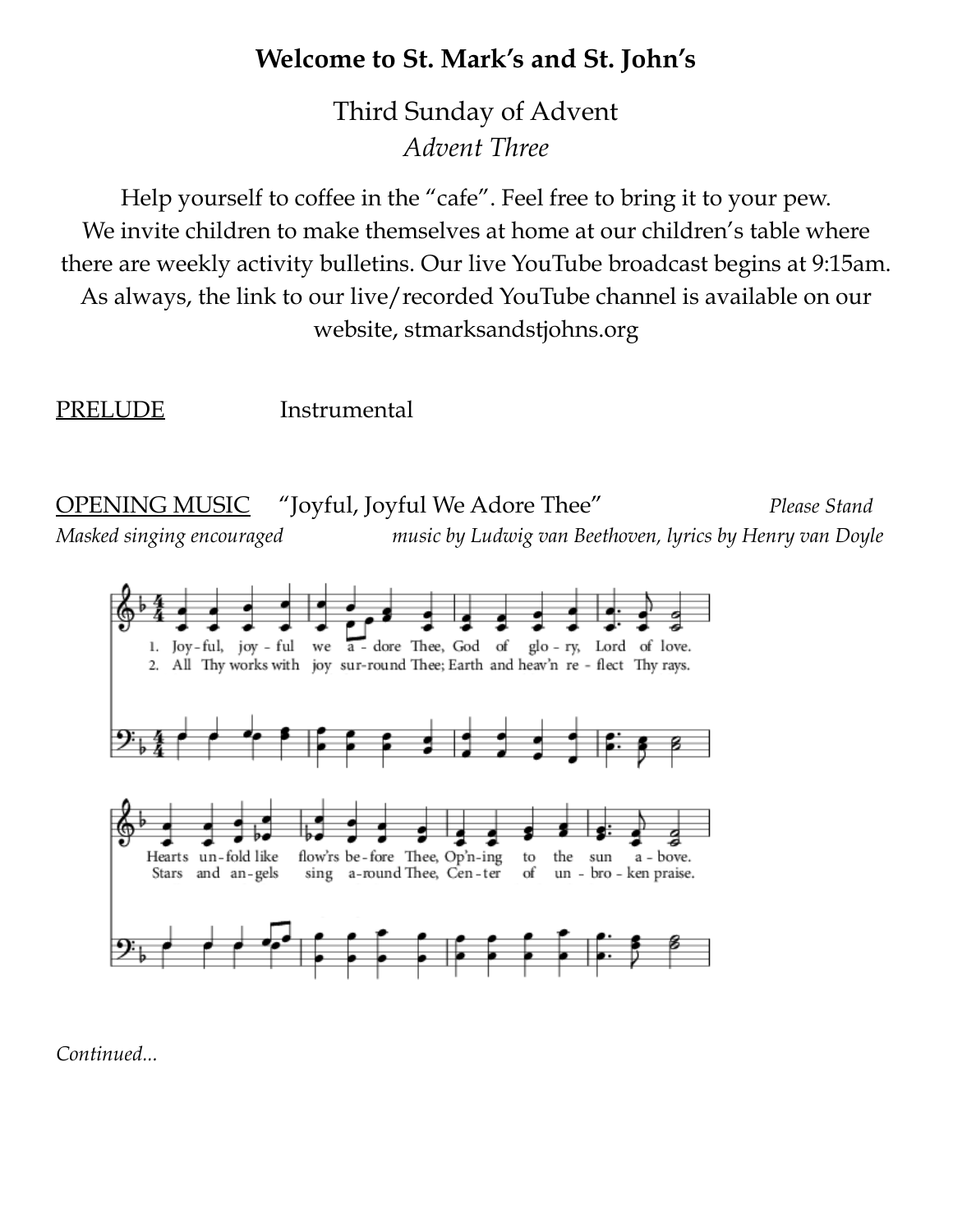

#### OPENING SENTENCE

Celebrant: Arise, O Jerusalem, stand upon the height and look toward the east, and see your children gathered from west to east at the Word of the Holy One.

#### LIGHTING OF THE ADVENT WREATH

Celebrant: Blessed are you, O Lord our God, ruler of the universe. You call nations to walk in your light and to seek your ways of justice and peace for the night is past, and the dawn of your coming is near. Bless us as we light the third candle of this wreath – the candle of joy. Wake us from our sleep, that we may be ready to greet our Lord when God comes and help us welcome God into our hearts and homes, for Christ is our light and our salvation. **Amen.**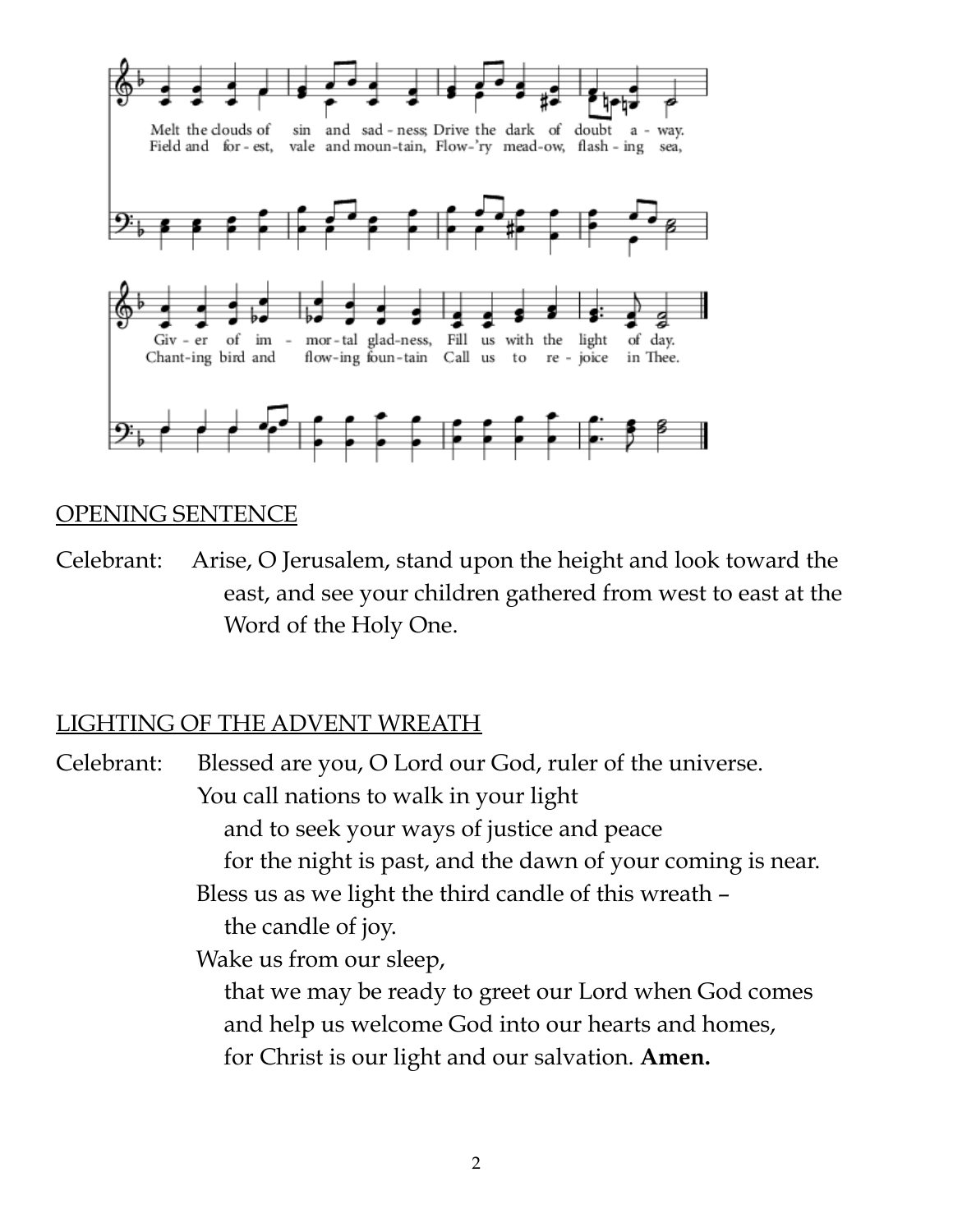*Deacon:* Let us pray. Almighty God, give us grace to cast away the works of darkness, and put on the armor of light, now in the time of this mortal life in which your Son Jesus Christ came to visit us in great humility; that in the last day, when he shall come again in his glorious majesty to judge both the living and the dead, we may rise to the life immortal; through him who lives and reigns with you and the Holy Spirit, one God, now and for ever. *Amen.*

#### THE FIRST LESSON: *Please be seated*

Sing aloud, O daughter Zion; shout, O Israel! Rejoice and exult with all your heart, O daughter Jerusalem! The Lord has taken away the judgments against you, he has turned away your enemies. The king of Israel, the Lord, is in your midst; you shall fear disaster no more. On that day it shall be said to Jerusalem: Do not fear, O Zion; do not let your hands grow weak. The Lord, your God, is in your midst, a warrior who gives victory; he will rejoice over you with gladness, he will renew you in his love; he will exult over you with loud singing as on a day of festival. I will remove disaster from you, so that you will not bear reproach for it. *Continued...*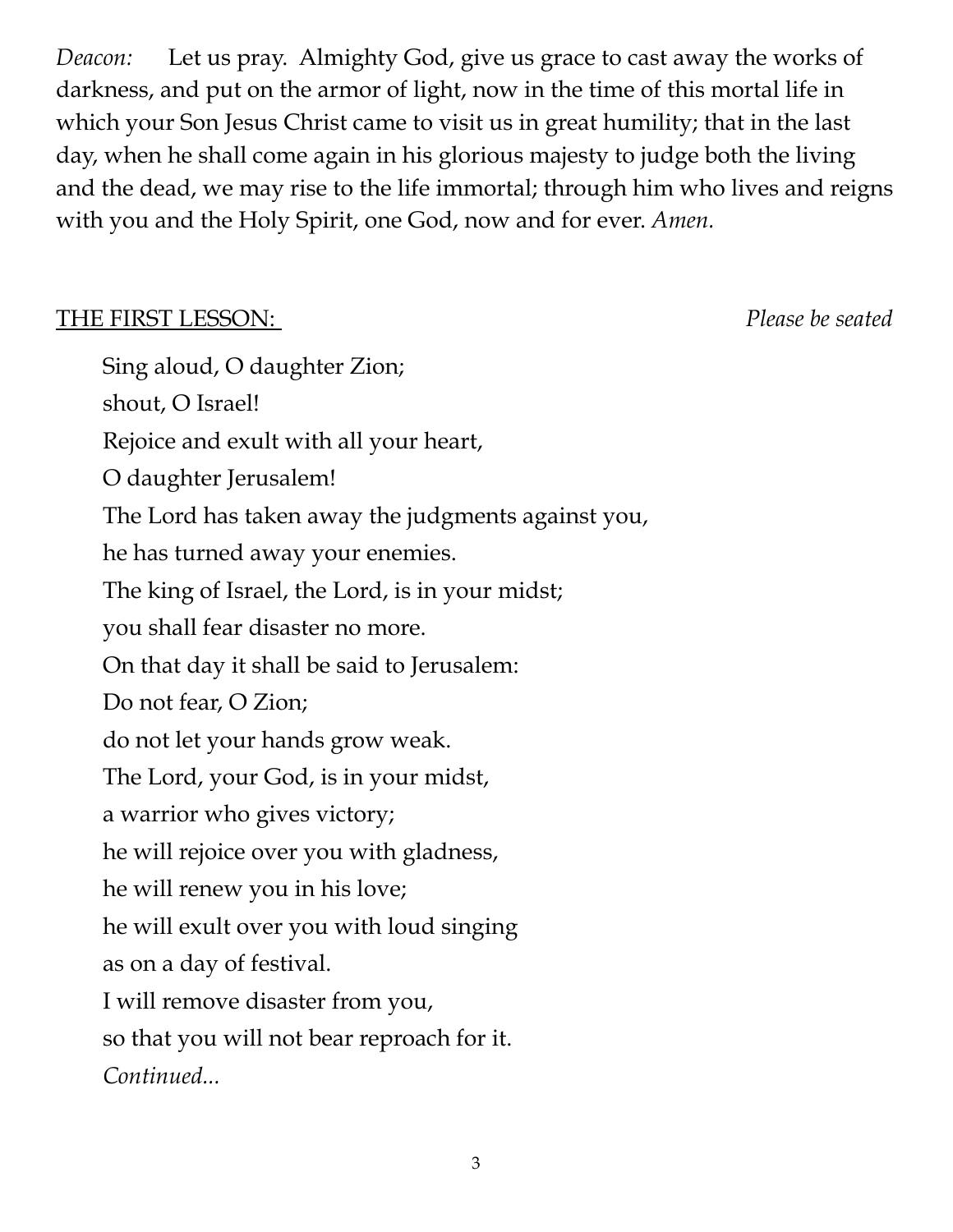I will deal with all your oppressors at that time. And I will save the lame and gather the outcast, and I will change their shame into praise and renown in all the earth. At that time I will bring you home, at the time when I gather you; for I will make you renowned and praised among all the peoples of the earth, when I restore your fortunes before your eyes, says the Lord.

*Zephaniah 3:14-20*

Lector: Hear what the Spirit is saying. **ALL: Thanks be to God.**

#### **The First Song of Isaiah**

Surely, it is God who saves me; I will trust in him and not be afraid.

## **For the Lord is my stronghold and my sure defense, and he will be my Savior.**

Therefore you shall draw water with rejoicing from the springs of salvation.

#### **And on that day you shall say, Give thanks to the Lord and call upon his Name;**

Make his deeds known among the peoples; see that they remember that his Name is exalted.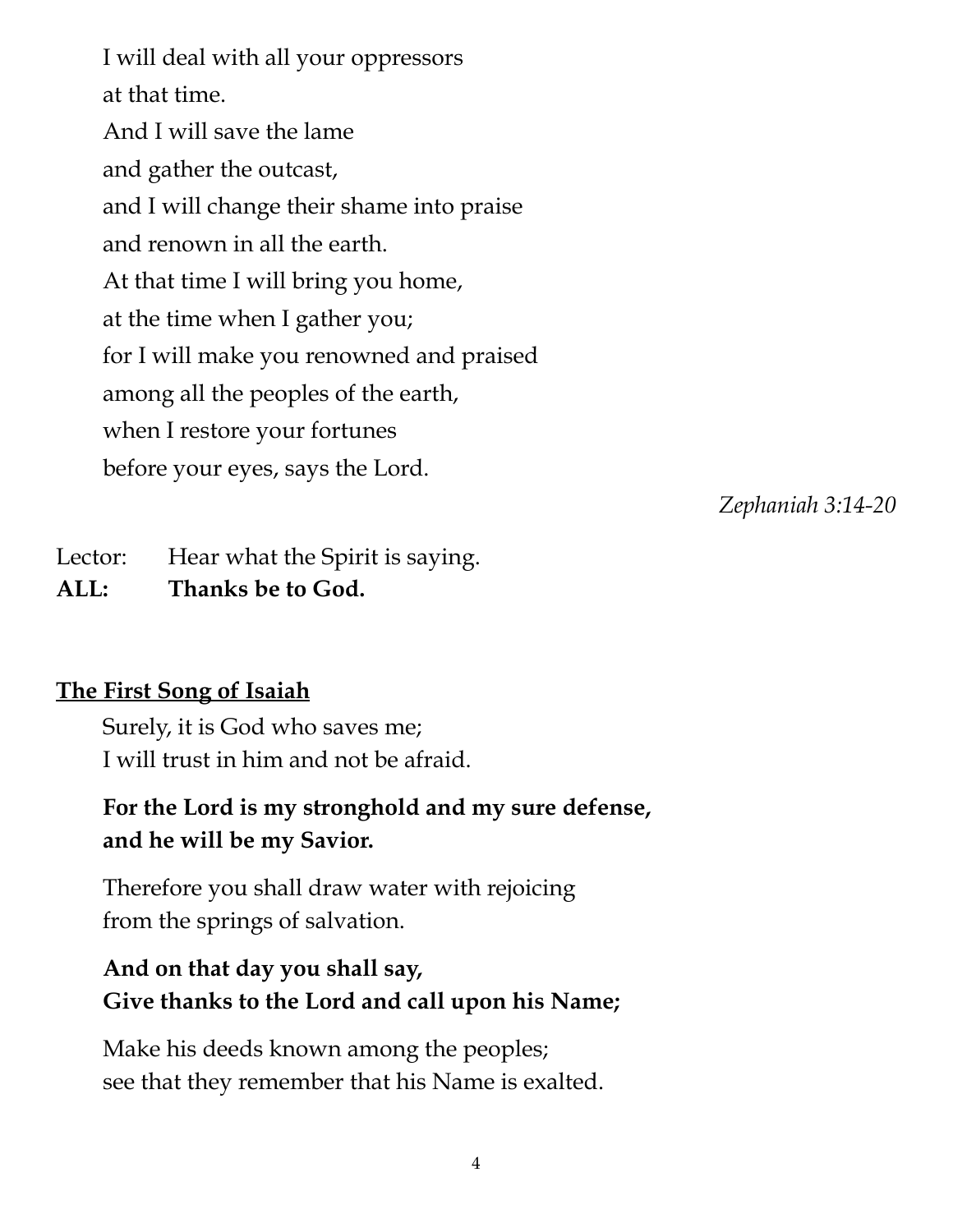# **Sing the praises of the Lord, for he has done great things, and this is known in all the world.**

Cry aloud, inhabitants of Zion, ring out your joy, for the great one in the midst of you is the Holy One of Israel.

Glory to the Father, and to the Son, and to the Holy Spirit: as it was in the beginning, is now, and will be for ever. Amen.

*Isaiah 12:2-6*

#### THE SECOND LESSON:

Rejoice in the Lord always; again I will say, Rejoice. Let your gentleness be known to everyone. The Lord is near. Do not worry about anything, but in everything by prayer and supplication with thanksgiving let your requests be made known to God. And the peace of God, which surpasses all understanding, will guard your hearts and your minds in Christ Jesus.

*Philippians 4:4-7*

Lector: Hear what the Spirit is saying.

**ALL: Thanks be to God.**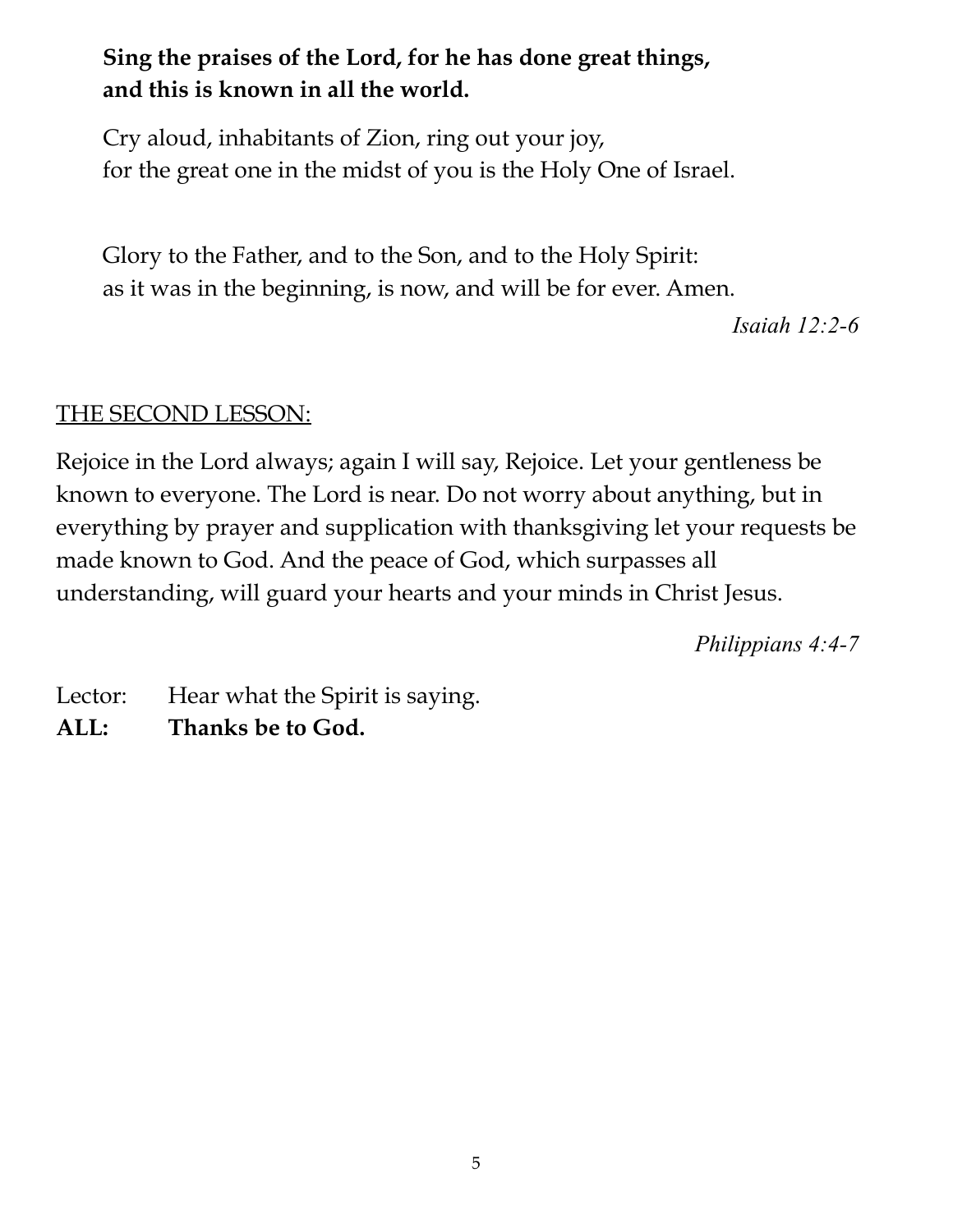ADVENT HYMN

"Hark the Glad Sound" *music by Thomas Haweis, lyrics by Phillip Doddridge*

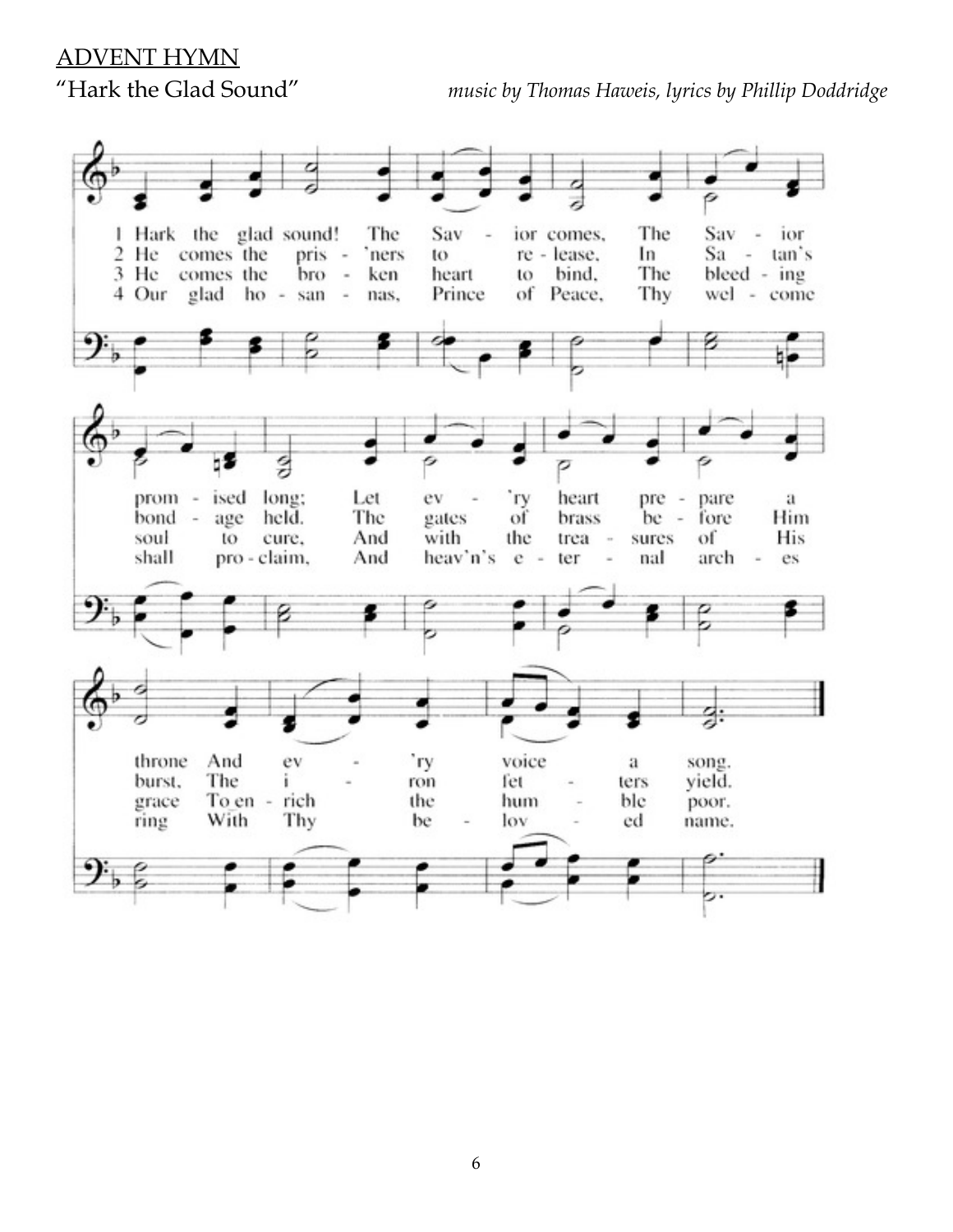#### THE HOLY GOSPEL

Deacon: The Holy Gospel of our Lord Jesus Christ according to Luke People: **Glory to you, Lord Christ.**

John said to the crowds that came out to be baptized by him, "You brood of vipers! Who warned you to flee from the wrath to come? Bear fruits worthy of repentance. Do not begin to say to yourselves, 'We have Abraham as our ancestor'; for I tell you, God is able from these stones to raise up children to Abraham. Even now the ax is lying at the root of the trees; every tree therefore that does not bear good fruit is cut down and thrown into the fire."

And the crowds asked him, "What then should we do?" In reply he said to them, "Whoever has two coats must share with anyone who has none; and whoever has food must do likewise." Even tax collectors came to be baptized, and they asked him, "Teacher, what should we do?" He said to them, "Collect no more than the amount prescribed for you." Soldiers also asked him, "And we, what should we do?" He said to them, "Do not extort money from anyone by threats or false accusation, and be satisfied with your wages."

As the people were filled with expectation, and all were questioning in their hearts concerning John, whether he might be the Messiah, John answered all of them by saying, "I baptize you with water; but one who is more powerful than I is coming; I am not worthy to untie the thong of his sandals. He will baptize you with the Holy Spirit and fire. His winnowing fork is in his hand, to clear his threshing floor and to gather the wheat into his granary; but the chaff he will burn with unquenchable fire."

So, with many other exhortations, he proclaimed the good news to the people.

*Luke 3: 7-18*

Deacon: The Gospel of our Lord. **People: Praise to you, Lord Christ.**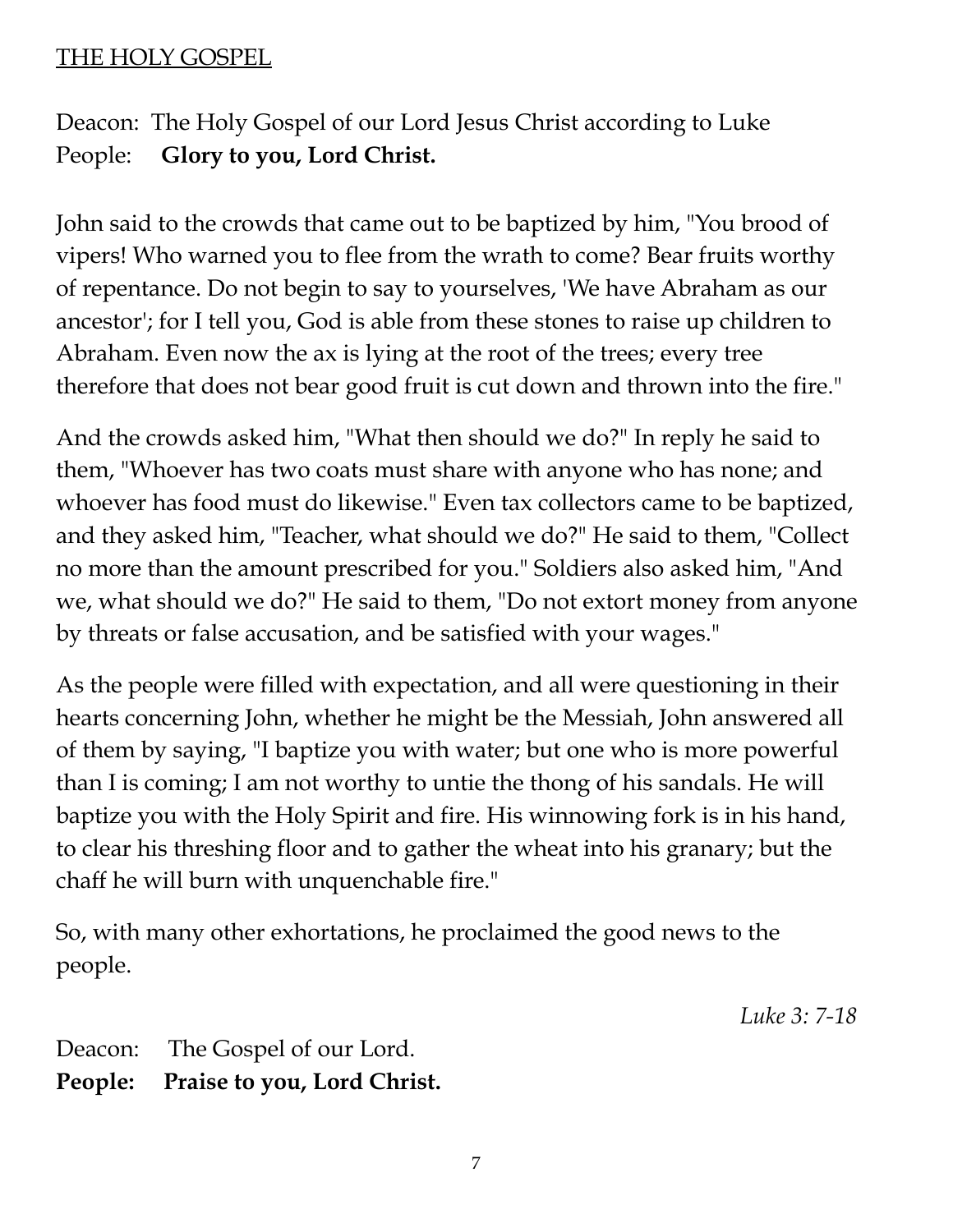## AFFIRMATION OF FAITH

**We believe in God above us, Creator of all things, sustainer of all life. We believe in Christ beside us, companion and friend, redeemer of all the broken pieces of our universe. We believe in Spirit deep within us, Advocate and guide, who lives with us eternally. We believe in God's resurrection created world where all things are fixed, and all creation fits together in vibrant harmonies. We believe in God above, beside, within, God yesterday, today and forever, the three in one, the one in three.**

#### SPECIAL MUSIC FOR PRAYER AND MEDITATION *Please be seated*

*You're invited to light a candle at our prayer table and write your prayer intentions on the Prayer Board during the music. Please stay socially distant.*

## PRAYERS OF THE PEOPLE

God of many names, God beyond all names; the beginning and the end of every story, the meaning of every life; infinite Mystery both hidden and revealed: God of mercy **Hear our prayer**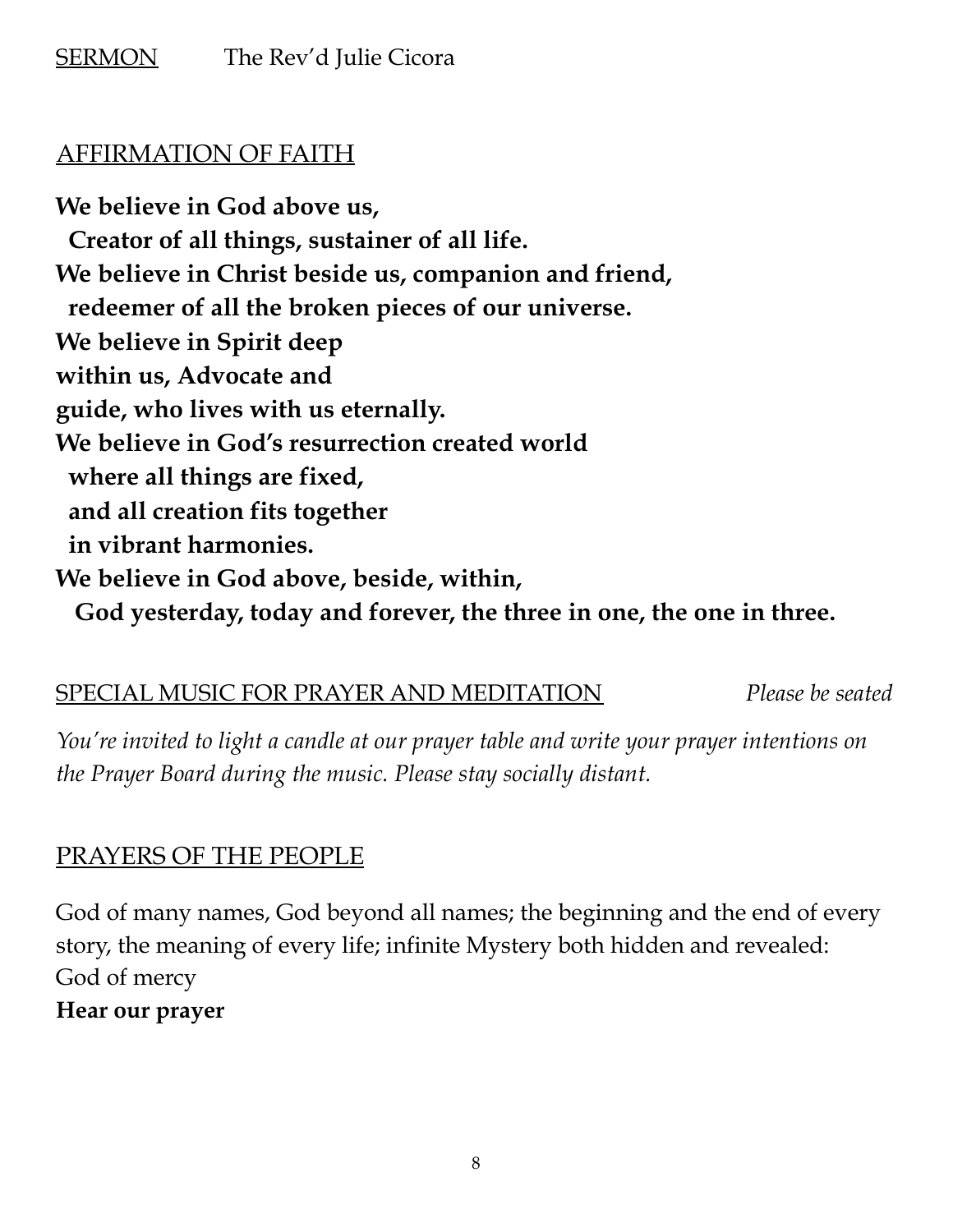O compassionate One, hold us in your mercy: heal the sick, mend the broken, protect the vulnerable, shelter the refugee, strengthen the weary, rescue the lost, and give courage to all who struggle. We pray today for….. God of mercy **Hear our prayer**

O Morning Star, bright splendor of the light eternal, illuminating all things with your radiance: Come, enlighten all who sit in darkness, and those who dwell in the shadow of violence and death. Grant us your peace, and teach us to live in the dawn of your unfailing promise.

God of mercy

# **Hear our prayer**

O Desire of every heart, the answer to every longing: You are the strong force that draws us into the mystery of love divine. Forgive us those things which distract and delay us, and lead us ever deeper into the Way, the Truth and the Life.

God of mercy

# **Hear our prayer**

God who has come, God who does come, God who is yet to come: Make us an Advent people, ready and alert to welcome and receive You in the stranger's face, the loving act, the moment of grace, the presence of healing, the birth of possibility, the gift of wonder. Let every heart prepare You a place. God of mercy

# **Hear our prayer**

Closing Collect: Emmanuel, You show us the face of the Divine, and reveal the fullness of our humanity. Come: renew your creation, restore us all in Christ, and enable us to become who we are, your faithful and loving people. We pray in the name of Jesus. Amen.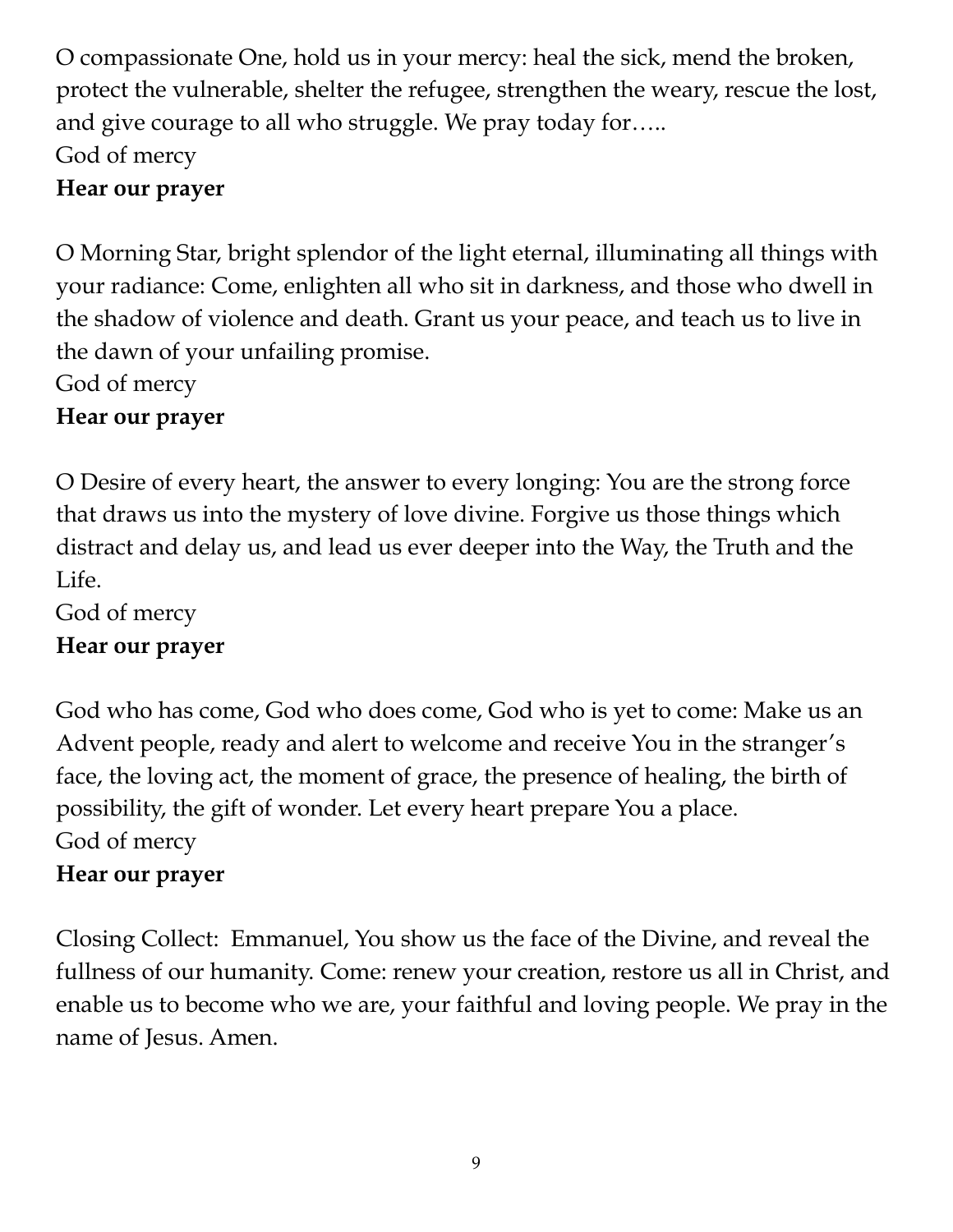#### INSTRUMENTAL MUSIC

*Offerings and elements are brought forward to the altar. Eucharistic ministers gather at the altar.*

Celebrant: Walk in love, as Christ loved us and gave himself for us, an offering and sacrifice to God.

#### THE GREAT THANKSGIVING *on screen*

The Lord is here. **God's Spirit is with us.**

Lift up your hearts. **We lift them to the Lord.**

Let us give thanks to the Lord our God. **It is right to offer thanks and praise.**

It is right indeed that we should praise you, God of love, our source and our fulfillment, for you create all things, and in you we live and move and have our being. Your wonder is manifest in land and sea and sky.

As a parent tenderly gathers their children, you embraced a people as your own to rear them in your way of compassionate love. From your own being you sent Jesus among us, incarnate of the Holy Spirit and born of Mary our sister.

Jesus revealed your care for all you have made, and showed us your way of reconciliation. Looking forward to the joy of new life Jesus suffered the pangs of the cross and in rising again became the first-born of the renewed family.

You sent your Holy Spirit and gave birth to us, your church. Your Spirit stays to nurture and to guide us.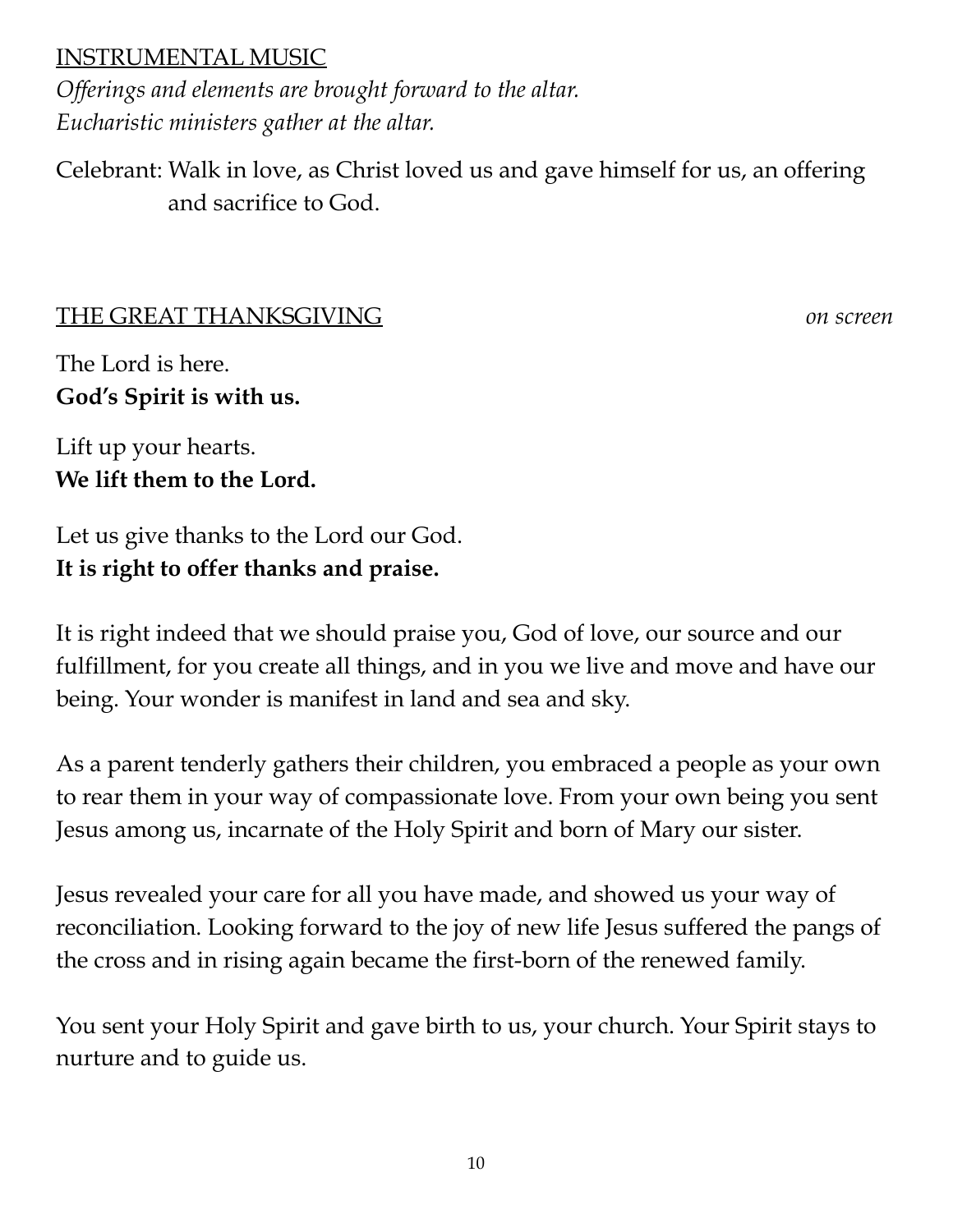Now we join hands around your table, and with all creation we hymn your praise for your unending love, as we sing,

**Holy, holy, holy, holy Holy Lord God of hosts Heaven and earth are filled with your glory Hosanna in the highest Blessed is the One who comes in the name of the Lord, of the lord Hosanna in the highest, hosanna in the highest.**

To you indeed be glory, almighty God, because on the night before he died, your Son, Jesus Christ, took bread; when he had given you thanks, he broke it, gave it to his disciples, and said:

# **Take, eat, this is my body which is given for you; do this to remember me.**

After supper he took the cup; when he had given you thanks, he gave it to them and said:

# **This cup is the new covenant in my blood poured out for you; do this as often as you drink it to remember me.**

And so in this great sacrament we celebrate and proclaim the mystery of our faith.

**Christ has died, Christ is risen, Christ will come in glory.**

Send your Holy Spirit upon us and our celebration, that we may be fed with the body and blood of your Son and be filled with your life and goodness. Strengthen us to do your work, and to be your body in the world.

Anoint us with your life-giving power that we might recognize your presence in each and every person.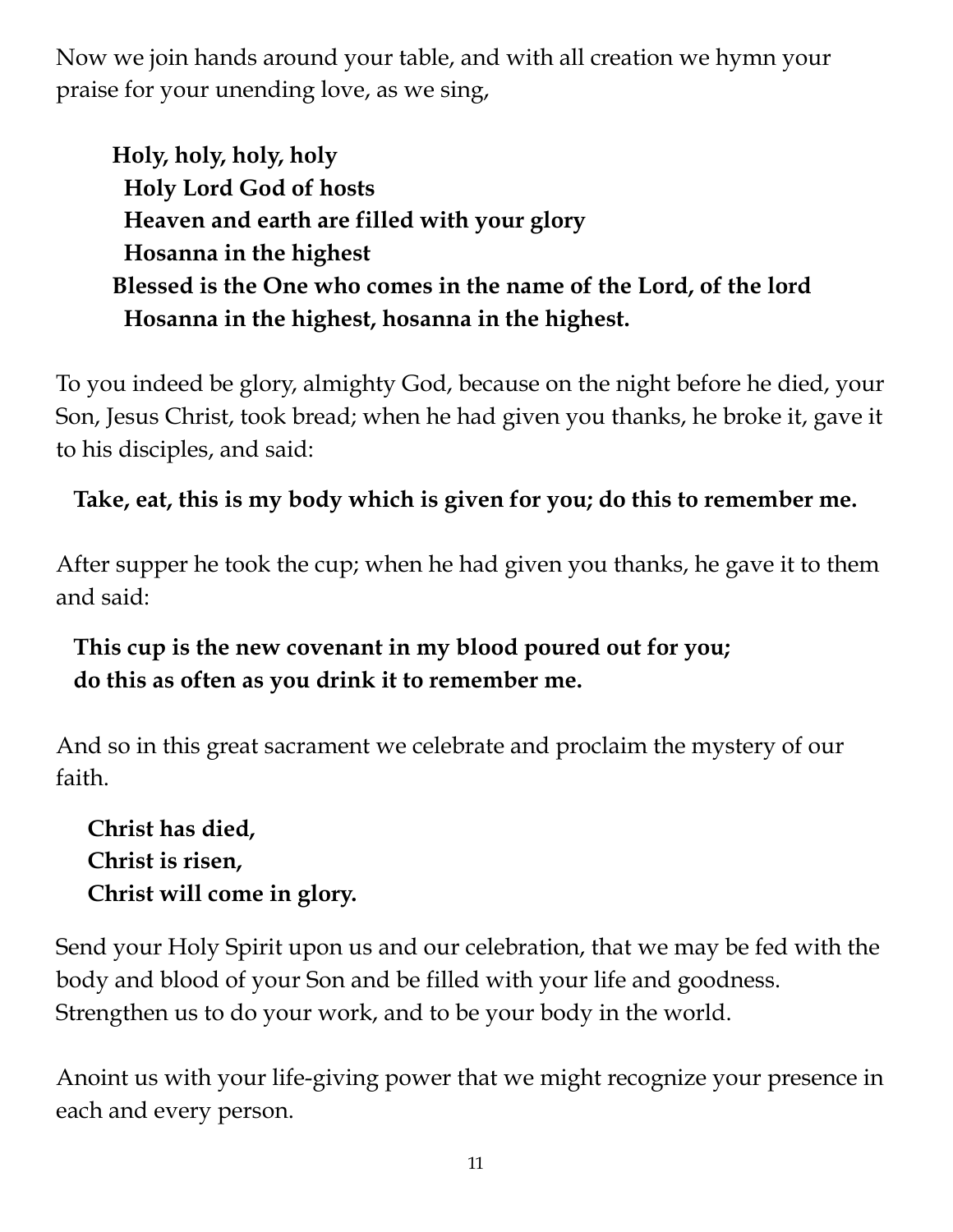**By Christ, with Christ, and in Christ, in the unity of the Holy Spirit all honor and glory are yours, Almighty God, now and forever. Amen.**

## THE LORD'S PRAYER

As our Savior Christ has taught us, we are bold to pray (sing), **Our Father, which art in heaven, Hallowed be thy name, Thy kingdom come, Thy will be done on, earth as it is in heaven. Give us this day our daily bread. And forgive us our debts, as we forgive our debtors. And lead us not into temptation. But deliver us from evil. For thine is the kingdom, and the power, and the glory, forever. Amen.**

#### THE BREAKING OF THE BREAD

We break this bread to share in the Body of Christ.

#### **We who are many are one body, for we share in this one bread.**

The gifts of God for the people of God take them in remembrance of Christ's life, death, and resurrection and feed on him in your hearts by faith.

## WELCOME TO THE TABLE

*All are welcome to receive communion.*

*Please be seated. Our Eucharistic Ministers will come to you. As they approach, please stand if you are able. Gluten-free wafers and grape juice are available.*

*If you would like to receive a blessing instead of communion, simply cross your arms in front of you.*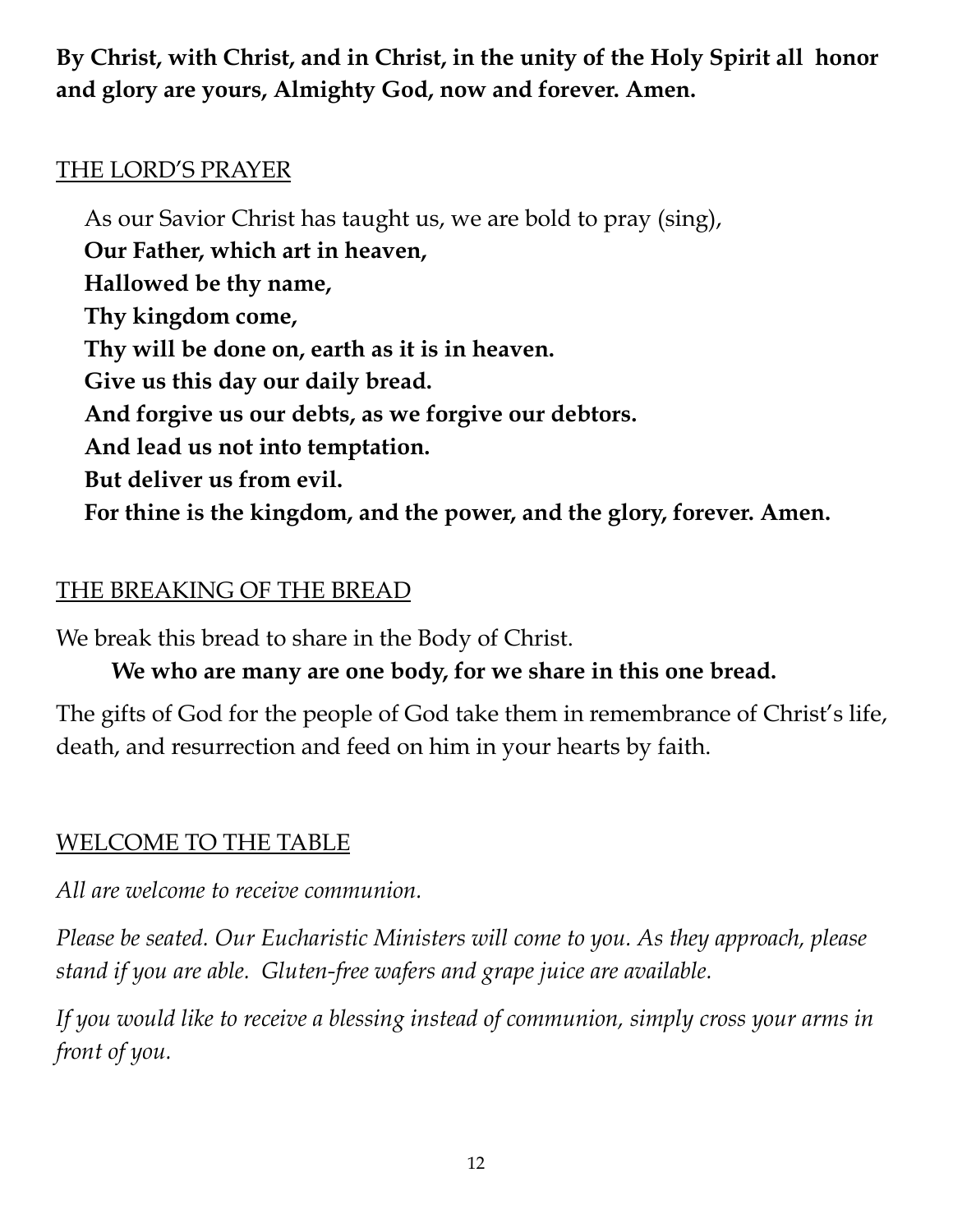#### COMMUNION HYMN

#### "Let Us Break Bread Together" *music by William J Reynolds*

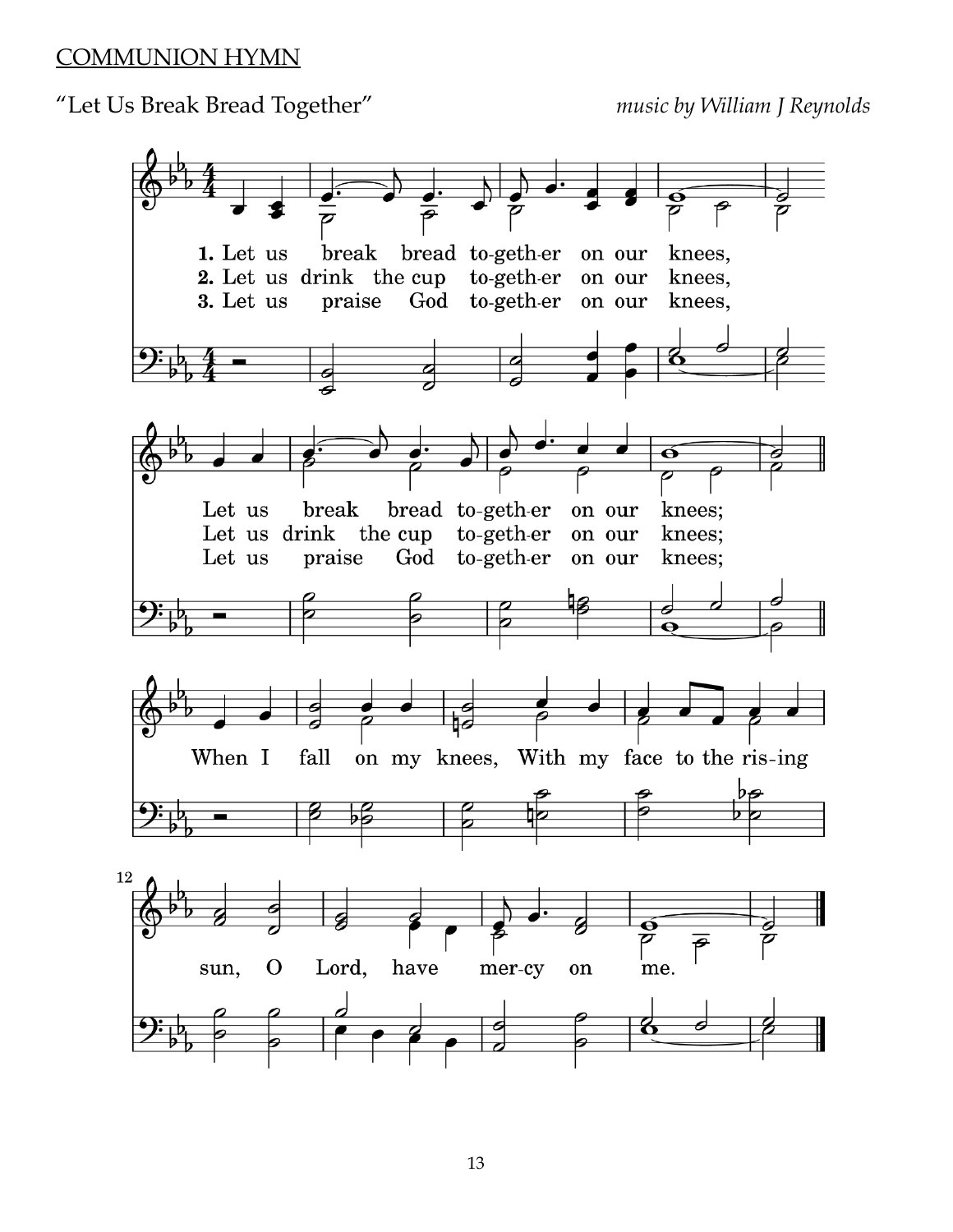## POST COMMUNION PRAYER

**Life-giving God, in the mystery of Christ's resurrection you send light to conquer darkness, water to give new life, and the bread of life to nourish your people. Send us forth as witnesses to your Son's resurrection that we may show your glory to all the world; through Jesus Christ our Lord. Amen.**

#### FINAL BLESSING

#### **DISMISSAL**

Go in peace. Tend to your spirit and our city.

**Thanks be to God.**

#### **SMSJ WEEKLY CALENDAR** (December 13, 2021 - December 19, 2021)

#### **Tuesday**

|           | 9am - 9:30am           | Food Shelf Prep & Foodlink Delivery        |  |  |  |  |
|-----------|------------------------|--------------------------------------------|--|--|--|--|
|           |                        | (Valeri)                                   |  |  |  |  |
|           | 1pm                    | Food bagging (Kowalski and Forszt)         |  |  |  |  |
| Wednesday |                        |                                            |  |  |  |  |
|           | 10:30-12pm             | Food Shelf Ministry (Valeri)               |  |  |  |  |
| Thursday  |                        |                                            |  |  |  |  |
|           | 9:30am                 | <b>Staff Meeting</b>                       |  |  |  |  |
|           | $7:00$ pm              | <b>Bible Study-The Book of Acts</b>        |  |  |  |  |
|           |                        | Zoom link will be available on the website |  |  |  |  |
| Friday    | Pastor Cindy's day off |                                            |  |  |  |  |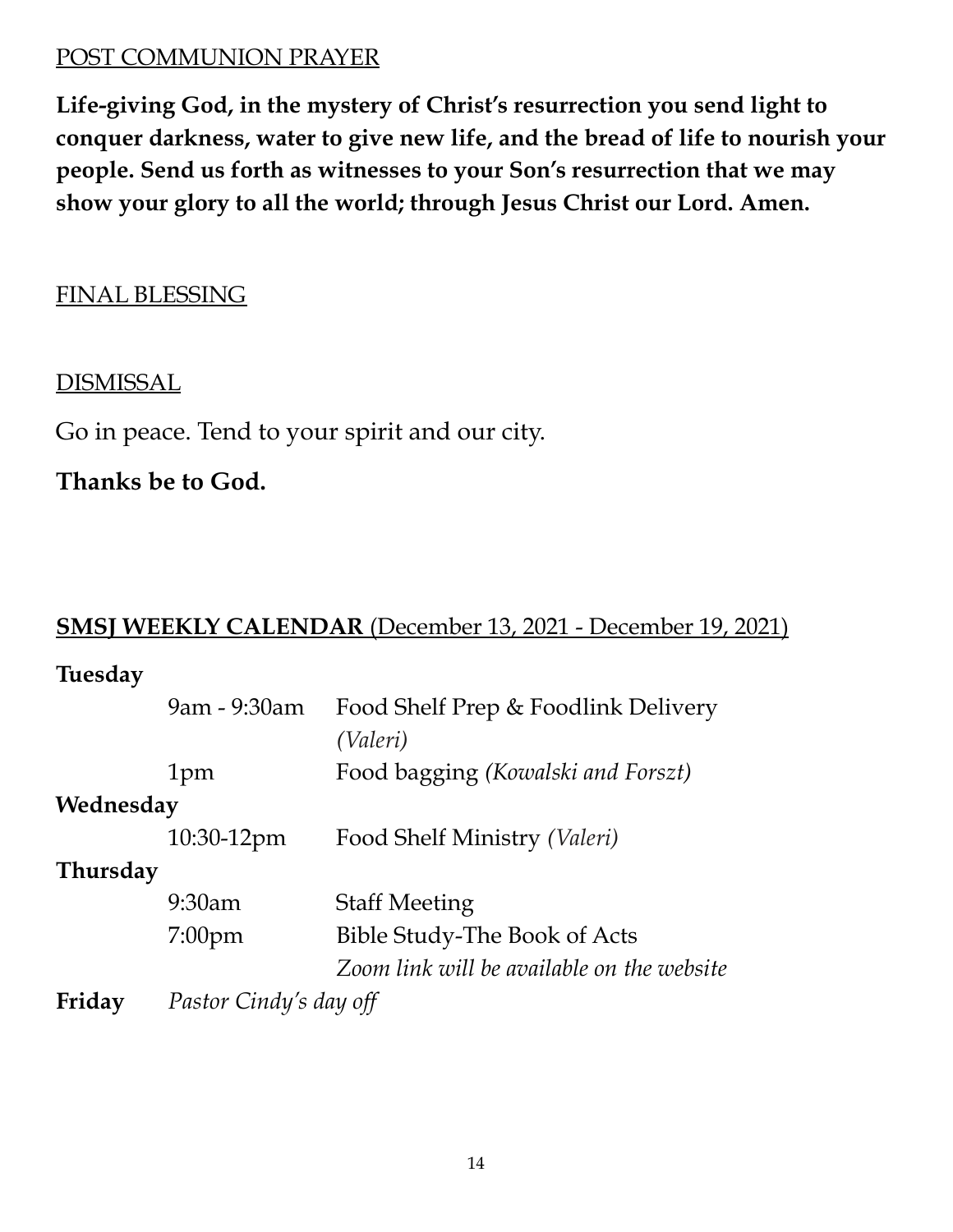# **Advent Word**

In addition to our Advent Sunday Services, we are participating in a daily advent word activity through Forward Movement. Each day of advent is assigned a word for reflection which can be found at AdventWord.org, posted in the sanctuary, or received via direct email from Forward Movement. Participants are encouraged to post photos, written responses, crafts, drawings, poems, and Holy Spirit-filled posts to their social media with the tag #AdventWord. Gathering a worldwide community, #AdventWord provides a daily meditation, visual image, and invites your personal reflections via social media to share your own Advent journey.

## **Flower Offerings**

Honor a loved one by making a flower offering for the holiday season. Flower offerings go to purchasing poinsettias for the sanctuary. Flower offering envelopes are available in the sanctuary.

## **Bible Study**

Continuing this Thursday, **December 15th**, Rev' Cindy is leading a weekly Bible Study at 7:00pm and participants will be able to attend online. We are studying the Book of Acts! The Zoom link is posted on the website.

## **2022 Nominations Open**

The following positions are open for nominations from Sunday, November 28th to Sunday, January 2nd:

- 1 Co-Warden, 2-year term
- 1 Vestry, 2-year term
- 2 Vestry, 3-year term
- 1 Delegate to Convention, 3-year term
- 1 Alternate Delegate to Convention, 1-year term

Nomination forms are available on the table near the coffee station. Terri Censak is this year's chair.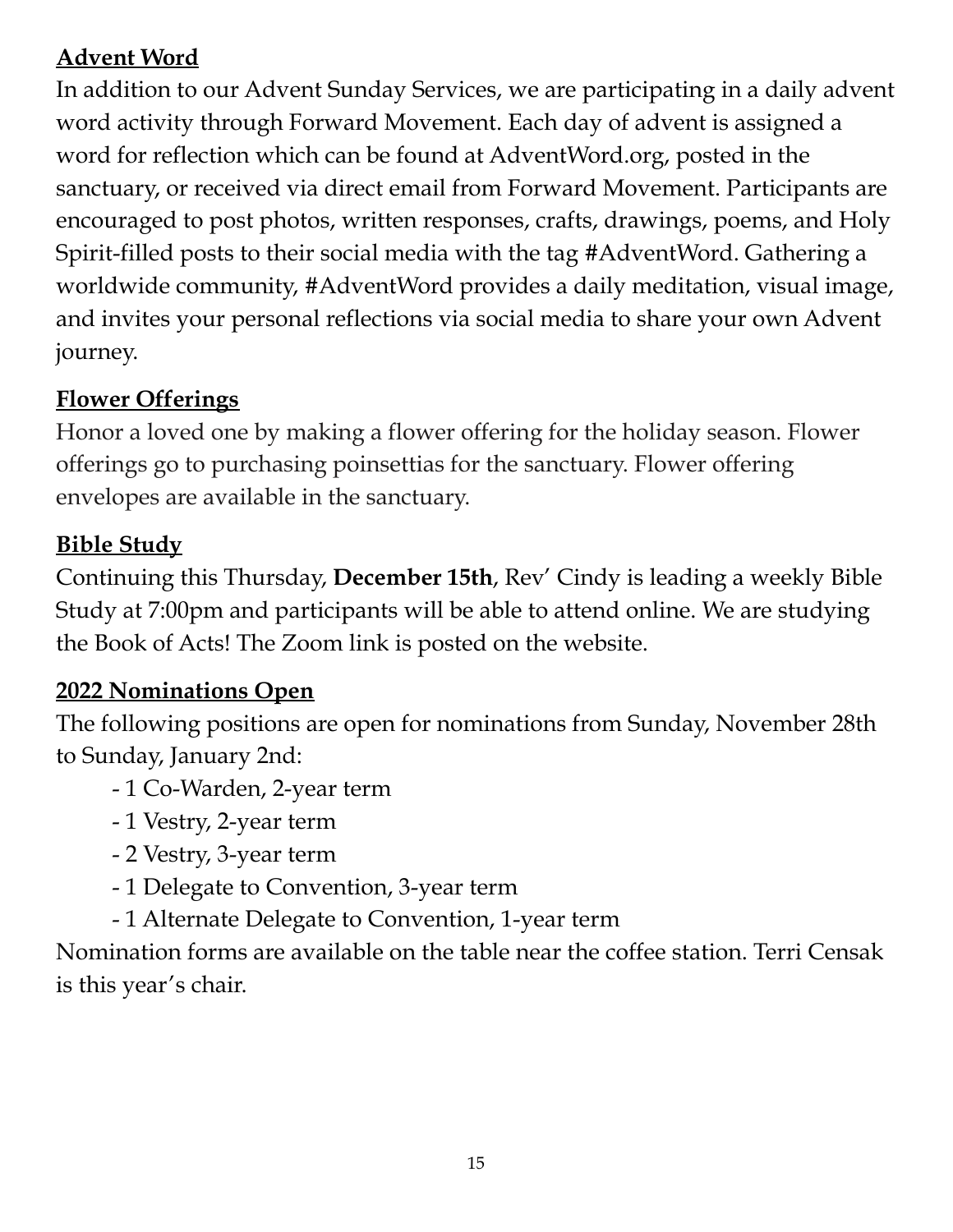## **Prayer Concerns and/or Thanksgivings**

Our newsprint "Prayer" board is back. You are welcome to light a candle and put the name(s) of those you would like us to hold in prayer. First names will be shared during the Prayers of the People. If you would like to include any of these names on our regular prayer list, please email Terri Censak at scensak@frontiernet.net.

## **Readers and Eucharistic Ministers**

If you'd like to serve as a Reader and/or a Eucharistic Minister, please let Deacon Mike or Pastor Cindy know. The November and December schedule is attached. If you are unable to serve a particular weekend, please find a replacement and let Pastor Cindy know.